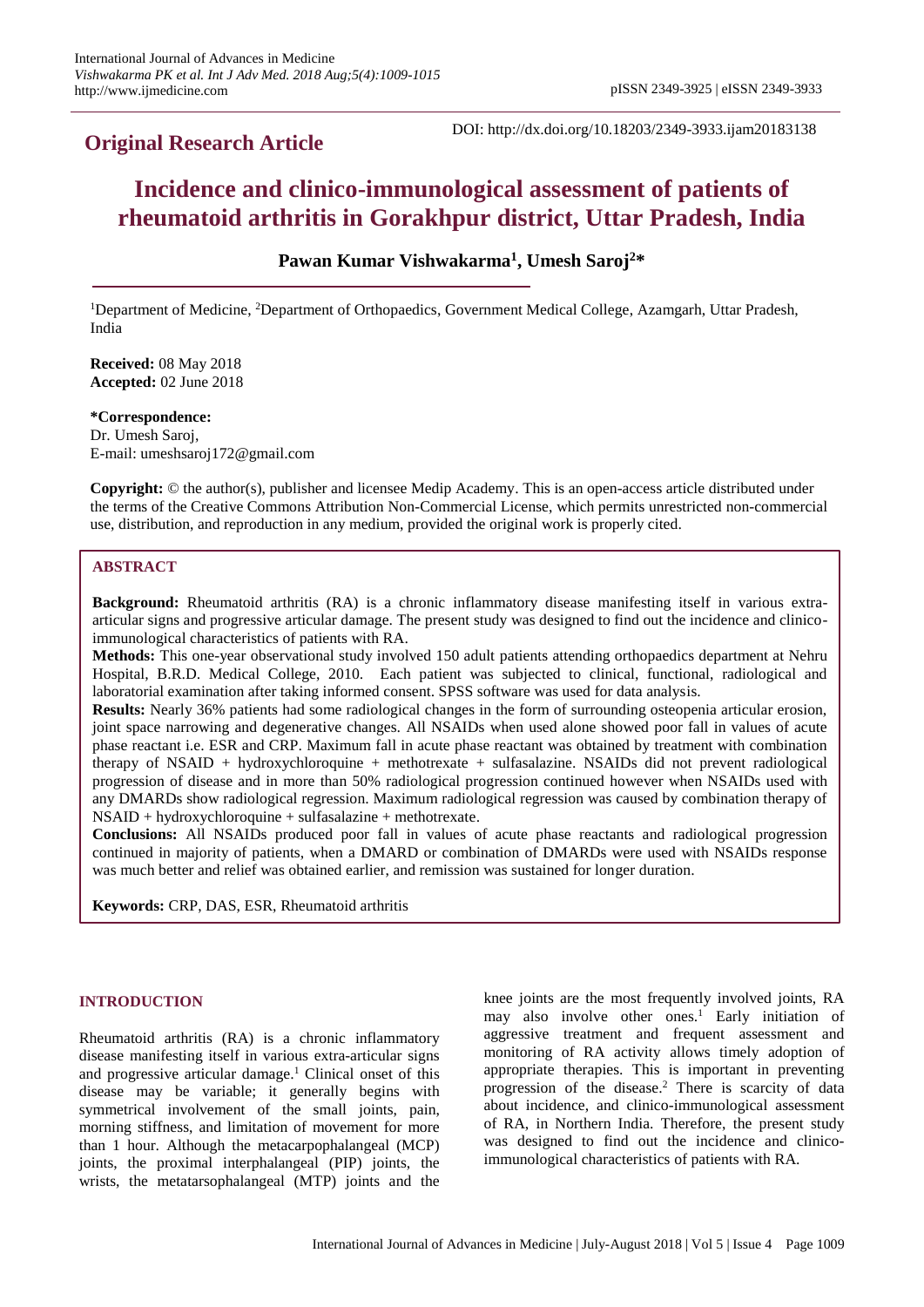#### **METHODS**

This study has been conducted on 150 patients suffering with rheumatoid arthritis, attending outpatient department and admitted in Orthopaedics ward at Nehru Hospital, B.R.D. Medical College, Gorakhpur 2010 after taking permission from the institutional ethical committee. A thorough history was recorded, and each patient was subjected to clinical, functional, radiological and laboratorial examination after taking informed consent. Treatment was given and Follow up examination was done. The probable cases of rheumatoid arthritis were selected on the basis of three or more of the following criteria.

- Morning stiffness- Duration>1hour, lasting>6 weeks
- Arthritis of three or more joint areas (soft tissue swelling or effusion lasting>6 weeks)
- Symmetric arthritis- At least one area>6 weeks
- Rheumatoid nodule
- Serum rheumatoid factor
- Radiographic changes- As seen on anteroposterior films of wrist and hand.

For treatment purpose, patients were categorized into two main categories, mainly on basic of total duration of illness.

- I. Mild to moderate disease
	- Duration of disease upto 1 year
	- No or minimal joint deformity
	- None or minimal radiological changes.
- II. Chronic, severe disease
	- Duration of disease greater than one year
	- With joint deformities
	- Radiological changes at presentation

In category i.e. mild to moderate disease, patients were given non-steroidal anti-inflammatory drugs (NSAIDS) alone or with one disease modifying antirheumatic drug (DMARD). NSAIDS which were used in the study were indomethacin, naproxene, etoricoxib, etodolac.

In category i.e. severe chronic disease, patients were given treatment with non-steroidal anti-inflammatory drugs combined with some disease modifying antisteroidal anti-rheumatic drugs mainly hydroxychloroquine, sulfasalazine, methotrexate and leflunomide.

In few cases, presenting with severe acute symptoms of disease, corticosteroid mainly methylprednisolone was supplemented along with NSAID.

Follow up visits: Patients were called 3 weekly or monthly depending on severity of disease, patient's cooperation and convenience.

Laboratorial analysis and grading:

ESR

- $A \rightarrow$  More than 40 mm fall in first hour.
- $B \rightarrow$  Fall between 20-40 mm.
- $C \rightarrow$  Less than 20 mm fall.

C-reactive protein

- $A \rightarrow$  Decrease of more than 4 mg/dl.
- $B \rightarrow 1-4$  mg/dl decrease.
- $C \rightarrow$  Less than 1 mg/dl decrease.

Radiological evaluation

- $A \rightarrow$  Regression (healing of joint erosions maintenance of joint space, remineralization of osteoporosed areas).
- $B \rightarrow No$  further radiological deterioration.
- $C \rightarrow$ Progression (increasing osteopenia, joint space narrowing and joint erosion during the course of treatment).

The final results regarding response to various drugs were evaluated as:

- Good Four or more  $A$  (>4 A)
- Fair Five or more  $B \leq 5 B$ ) Or
- Three A or  $+$  two more B (3A>2B)
- Poor Four or more  $C$  (>4 C)

Assessment of patients was also done by calculating the disease activity score (DAS).

DAS can be calculated as follows:

 $0.56 \times \sqrt{(t_{28})+ 0.28 \times \sqrt{(SW_{28})+ 0.70 \times Ln (ESR) + 0.014}}$  $\times$  GH = 0.014  $\times$  GH

Here,  $t_{28}$  = Tender joints (of 28 counted);  $SW_{28}$  = Swallen joints (of counted); ESR = Erythrocyte sedimentation rate; GH = General health status (100 mm-VAS); Score-DAS  $28 > 5.1$  High disease activity; DAS  $28 < 3.2$  = Low disease activity; DAS  $28 < 2.6$  = Remission

SPSS software was used for data analysis.

#### **RESULTS**

53 (35.33%) patients were in age group 30-40 years, followed by  $\overline{45}$  (30.0%) in 40-50 years age group, 24 (16%) were in third decade, 18 (12%) in sixth decade and 10 (6.67%) in seventh decade. Out of 150 patients, 108 (72.0%) were females and only 42 (28.0%) were males.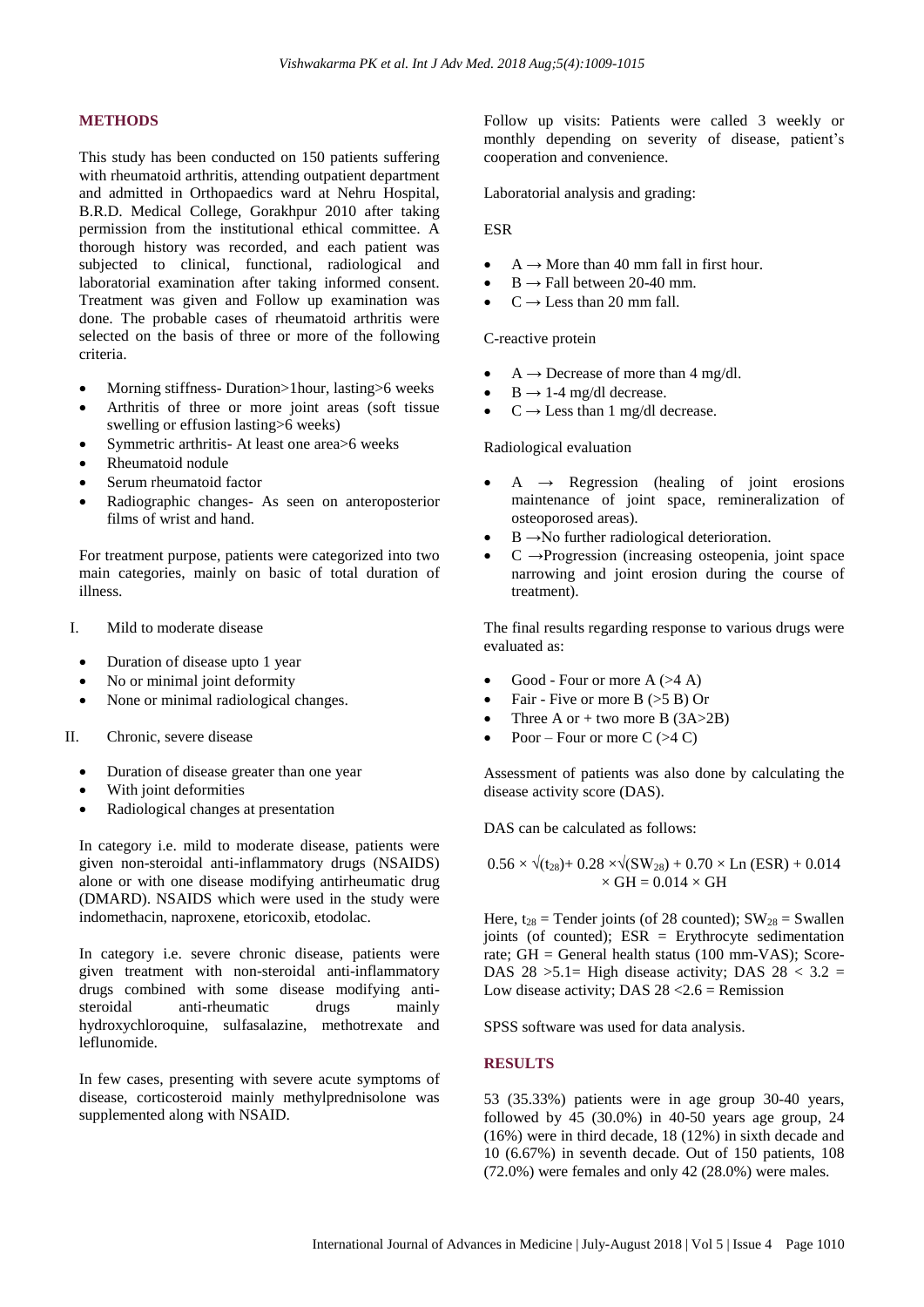Pain was the most common presenting symptom in 134 (89.35%) patients followed by morning stiffness in 116 (77.33%) and joint swelling in 88 (58.67%) patients. Fifty-two (34.67%) patients had prodromal symptoms before starting of definite joint disease. Forty-six (30.67%) patients had joint deformities and 12 (8.0%) patients had subcutaneous nodule. Associated systemic illness was present in 22 (14.67%) patients. Ninety-six (64.0%) patients had no radiological findings or only soft tissue swelling could be demonstrated at the time of presentation and 54 (36.0%) cases had some radiological changes. Most common radiological change present was osteopenia of surrounding bones, presenting in 44 (29.33%) patients, joint space narrowing in 28 (18.67%) patients. Bony erosions and late degenerative changes were seen only in 14 (9.33%) and 11 (7.33%) patients respectively.

#### **Table 1: Subjective improvement in functional capacity after drug therapy.**

|                                                                    | <b>Improvement in functional capacity with graded</b> |                                                                 |       |                                                                  |               |                                                                 |       |
|--------------------------------------------------------------------|-------------------------------------------------------|-----------------------------------------------------------------|-------|------------------------------------------------------------------|---------------|-----------------------------------------------------------------|-------|
| Name of drugs                                                      | <b>Total</b><br>no. of<br><b>patients</b>             | <b>Full squatting</b><br>normal walking grip<br>strength normal |       | Difficulty in squatting<br>limping present grip<br>strength weak |               | Walk with support,<br>squatting not possible,<br>grip much weak |       |
|                                                                    |                                                       | No.                                                             | $\%$  | No.                                                              | $\frac{0}{0}$ | No.                                                             | $\%$  |
| Indomethacin                                                       | 12                                                    | 04                                                              | 33.30 | 0.5                                                              | 41.67         | 03                                                              | 25.00 |
| Naproxen                                                           | 12                                                    | 04                                                              | 33.30 | 04                                                               | 33.33         | 04                                                              | 33.33 |
| Etoricoxib                                                         | 12                                                    | 03                                                              | 25.00 | 04                                                               | 33.33         | 0.5                                                             | 41.67 |
| Etodolac                                                           | 12                                                    | 03                                                              | 25.00 | 05                                                               | 4167          | 04                                                              | 33.33 |
| $NSAID +$<br>hydroxychloroquine                                    | 16                                                    | 10                                                              | 66.67 | 03                                                               | 20.00         | 02                                                              | 13.33 |
| $NSAID + sulfasalazine$                                            | 15                                                    | 12                                                              | 80.00 | 02                                                               | 13.33         | 01                                                              | 06.67 |
| $NSAID + method$ rexate                                            | 15                                                    | 02                                                              | 50.00 | 01                                                               | 25.00         | 0 <sup>1</sup>                                                  | 25.00 |
| $NSAID + prednisolone$                                             | 04                                                    | 09                                                              | 56.25 | 05                                                               | 31.25         | 02                                                              | 12.50 |
| $NSAID +$<br>hydroxychloroquine $+$<br>sulfasalazine               | 16                                                    | 12                                                              | 75.00 | 03                                                               | 18.75         | 01                                                              | 06.25 |
| $NSAID + hydroxychloroquire$<br>$+$ sulfasalazine $+$ methotrexate | 22                                                    | 19                                                              | 86.36 | 02                                                               | 09.10         | 01                                                              | 04.54 |
| $NSAID + leftunomide$                                              | 14                                                    | 11                                                              | 78.57 | 02                                                               | 14.28         | 01                                                              | 07.15 |

Table 1 shows that maximum improvement in functional capacity was in patients taking combination therapy of hydroxychloroquine + sulfasalazine+ NSAID + in 19 (86.36%) patients, followed by in patients taking NSAID + methotrexate in 12 (80.0%) and taking NSAID + leflunomide in 11 (78.57%) patients. NSAID used alone cause minimal improvement in functional capacity.

#### **Table 2: Fall in ESR values with drug therapy.**

|                                    | <b>Total</b>    | <b>Fall in ESR values with grades</b> |         |                             |       |                     |               |  |  |
|------------------------------------|-----------------|---------------------------------------|---------|-----------------------------|-------|---------------------|---------------|--|--|
| Name of drugs                      | no. of          | 40 mm fall in $1st$ hour              |         | 20-40 mm fall in $1st$ hour |       | $>30^0$ restriction |               |  |  |
|                                    | <i>patients</i> | No.                                   | $\%$    | No.                         | $\%$  | No.                 | $\frac{0}{0}$ |  |  |
| Indomethacin                       | 12              | 0 <sub>1</sub>                        | 08.40   | 04                          | 33.33 | 07                  | 58.30         |  |  |
| Naproxen                           | 12              | 00                                    | 00.00   | 03                          | 25.00 | 09                  | 75.00         |  |  |
| Etoricoxib                         | 12              | 01                                    | 08.4003 | 03                          | 25.00 | 08                  | 66.67         |  |  |
| Etodolac                           | 12              | 0 <sup>0</sup>                        | 00.00   | 04                          | 33.33 | 08                  | 66.67         |  |  |
| $NSAID + hydroxychloroquire$       | 16              | 07                                    | 46.67   | 06                          | 40.00 | 02                  | 13.33         |  |  |
| NSAID +sulfasalazine               | 15              | 09                                    | 60.00   | 05                          | 33.33 | 01                  | 06.67         |  |  |
| $NSAID + method$ rexate            | 15              | 02                                    | 50.00   | 0 <sub>1</sub>              | 25.00 | 0 <sub>1</sub>      | 25.00         |  |  |
| $NSAID + prednisolone$             | 04              | 07                                    | 43.75   | 07                          | 43.75 | 02                  | 12.5          |  |  |
| $NSAID + hydroxychloroquire$       | 16              | 09                                    | 56.25   | 05                          | 31.25 | 02                  | 12.50         |  |  |
| $+$ sulfasalazine                  |                 |                                       |         |                             |       |                     |               |  |  |
| $NSAID + hydroxychloroquire$       | 22              | 18                                    | 81.82   | 03                          | 13.63 | 01                  | 04.55         |  |  |
| $+$ sulfasalazine $+$ methotrexate |                 |                                       |         |                             |       |                     |               |  |  |
| $NSAID + leftunomide$              | 14              | 09                                    | 64.28   | 03                          | 21.43 | 02                  | 14.29         |  |  |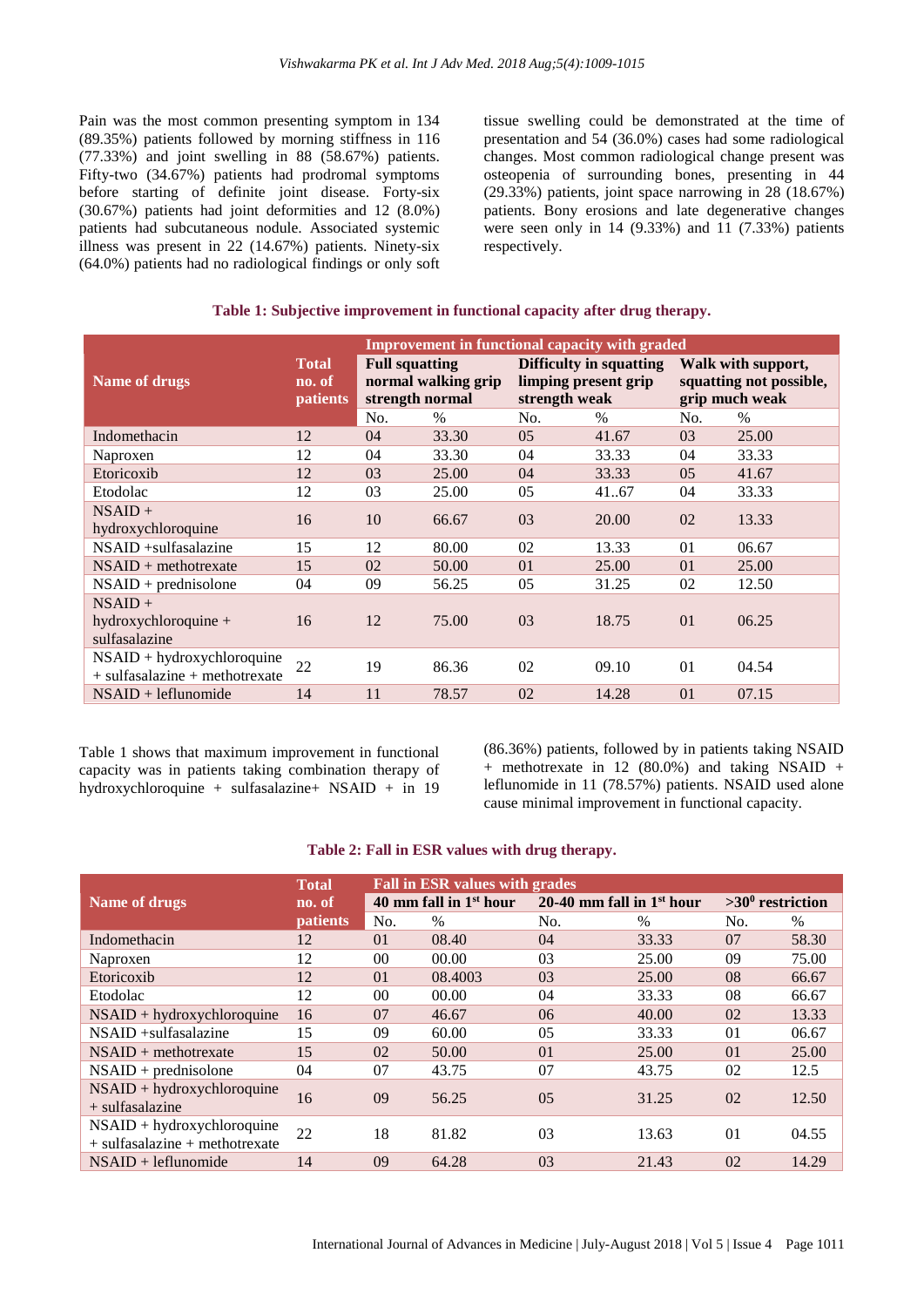Table 2 shows that maximum fall in ESR was caused by Combination therapy group of NSAID + sulfasalazine + hydroxychloroquine + Methotrexate in 18 (81.82) patients, followed by NSAID + leflunomide and NSAID + methotrexate in 9 (64.28%) and 9 (60.0%) patients respectively. NSAIDS used alone cause minimal decrease in the ESR.

|                                                             | <b>Total</b><br>no. of<br>patients | Decrease in CRP values with graded  |               |                |                            |                          |                            |  |  |
|-------------------------------------------------------------|------------------------------------|-------------------------------------|---------------|----------------|----------------------------|--------------------------|----------------------------|--|--|
| <b>Name of drugs</b>                                        |                                    | $>3$ mg/dl<br><b>A.</b><br>decrease |               |                | B. $1-3m$ g/dl<br>decrease |                          | $\langle$ 1 mg/dl decrease |  |  |
|                                                             |                                    | No.                                 | $\frac{0}{0}$ | No.            | $\%$                       | No.                      | $\%$                       |  |  |
| Indomethacin                                                | 12                                 | 04                                  | 33.33         | 0.5            | 41.70                      | 03                       | 50.00                      |  |  |
| Naproxen                                                    | 12                                 | 02                                  | 16.70         | 03             | 25.00                      | 07                       | 58.30                      |  |  |
| Etoricoxib                                                  | 12                                 | 03                                  | 25.00         | 04             | 33.33                      | 0.5                      | 41.70                      |  |  |
| Etodolac                                                    | 12                                 | 03                                  | 25.00         | 04             | 33.33                      | 05                       | 41.70                      |  |  |
| $NSAID +$<br>hydroxychloroquine                             | 16                                 | 08                                  | 53.33         | 05             | 33.33                      | 02                       | 13.34                      |  |  |
| $NSAID + sulfasalazine$                                     | 15                                 | 13                                  | 86.67         | 02             | 13.33                      |                          |                            |  |  |
| $NSAID + method$ rexate                                     | 15                                 | 03                                  | 75.00         | 0 <sub>1</sub> | 25.00                      | $\overline{\phantom{0}}$ | $\overline{\phantom{a}}$   |  |  |
| $NSAID + prednisolone$                                      | 04                                 | 08                                  | 50.00         | 0 <sub>5</sub> | 31.25                      | 03                       | 18.75                      |  |  |
| $NSAID +$<br>hydroxychloroquine $+$<br>sulfasalazine        | 16                                 | 12                                  | 75.00         | 03             | 18.75                      | 0 <sub>1</sub>           | 06.25                      |  |  |
| $NSAID +$                                                   |                                    |                                     |               |                |                            |                          |                            |  |  |
| hydroxychloroquine $+$<br>sulfasalazine $+$<br>methotrexate | 22                                 | 20                                  | 90.90         | 02             | 09.10                      |                          |                            |  |  |
| $NSAID + leftunomide$                                       | 14                                 | 11                                  | 78.57         | 02             | 14.29                      | 01                       | 07.14                      |  |  |

#### **Table 3: Variation in C-reactive values after drug.**

Table 3 shows that C-reactive values decreased maximally by Combination therapy if NSAID + hydroxychloroquine + sulfasalazine + methotrexate in 20 (90.9%) patients, followed by NSAID + methotrexate in 13 (86.67%) patients. There was minimal decrease in Creactive protein value by NSAIDs used alone.

|                                                                    | Radiological change |                          |                          |     |               |                |                    |
|--------------------------------------------------------------------|---------------------|--------------------------|--------------------------|-----|---------------|----------------|--------------------|
| Name of drugs                                                      | no. of              | A.                       | <b>Regression</b>        | В.  | No change     | C.             | <b>Progression</b> |
|                                                                    | <b>patients</b>     | No.                      | $\%$                     | No. | $\frac{0}{0}$ | No.            | $\%$               |
| Indomethacin                                                       | 12                  | $\overline{\phantom{0}}$ | $\overline{\phantom{0}}$ | 06  | 50.00         | 06             | 50.00              |
| Naproxen                                                           | 12                  | $\overline{\phantom{0}}$ |                          | 04  | 33.33         | 08             | 66.67              |
| Etoricoxib                                                         | 12                  | -                        |                          | 03  | 25.00         | 09             | 75.00              |
| Etodolac                                                           | 12                  |                          | ÷                        | 03  | 25.00         | 09             | 75.00              |
| $NSAID + hydroxychloroquire$                                       | 16                  | 04                       | 26.67                    | 09  | 60.00         | 02             | 13.33              |
| $NSAID + sulfasalazine$                                            | 15                  | 06                       | 40.00                    | 07  | 46.67         | 02             | 13.33              |
| $NSAID + method$ rexate                                            | 15                  | -                        |                          | 03  | 75.00         | 0 <sub>1</sub> | 25.00              |
| $NSAID + prednisolone$                                             | 04                  | 02                       | 12.50                    | 09  | 56.25         | 05             | 31.25              |
| $NSAID + hydroxychloroquire$<br>$+$ sulfasalazine                  | 16                  | 06                       | 37.50                    | 08  | 50.00         | 02             | 12.50              |
| $NSAID + hydroxychloroquire$<br>$+$ sulfasalazine $+$ methotrexate | 22                  | 14                       | 63.63                    | 0.5 | 22.73         | 03             | 13.33              |
| $NSAID + leftunomide$                                              | 14                  | 06                       | 42.86                    | 06  | 42.86         | 02             | 14.28              |

#### **Table 4: Radiological changes after drug therapy.**

Table 4 shows that maximum radiological improvement was Occurred by the treatment with combination therapy of NSAID +Hydroxychloroquine + Sulfasalazine + Methotrexate in 14 out of 22 (63.63%). Patients, followed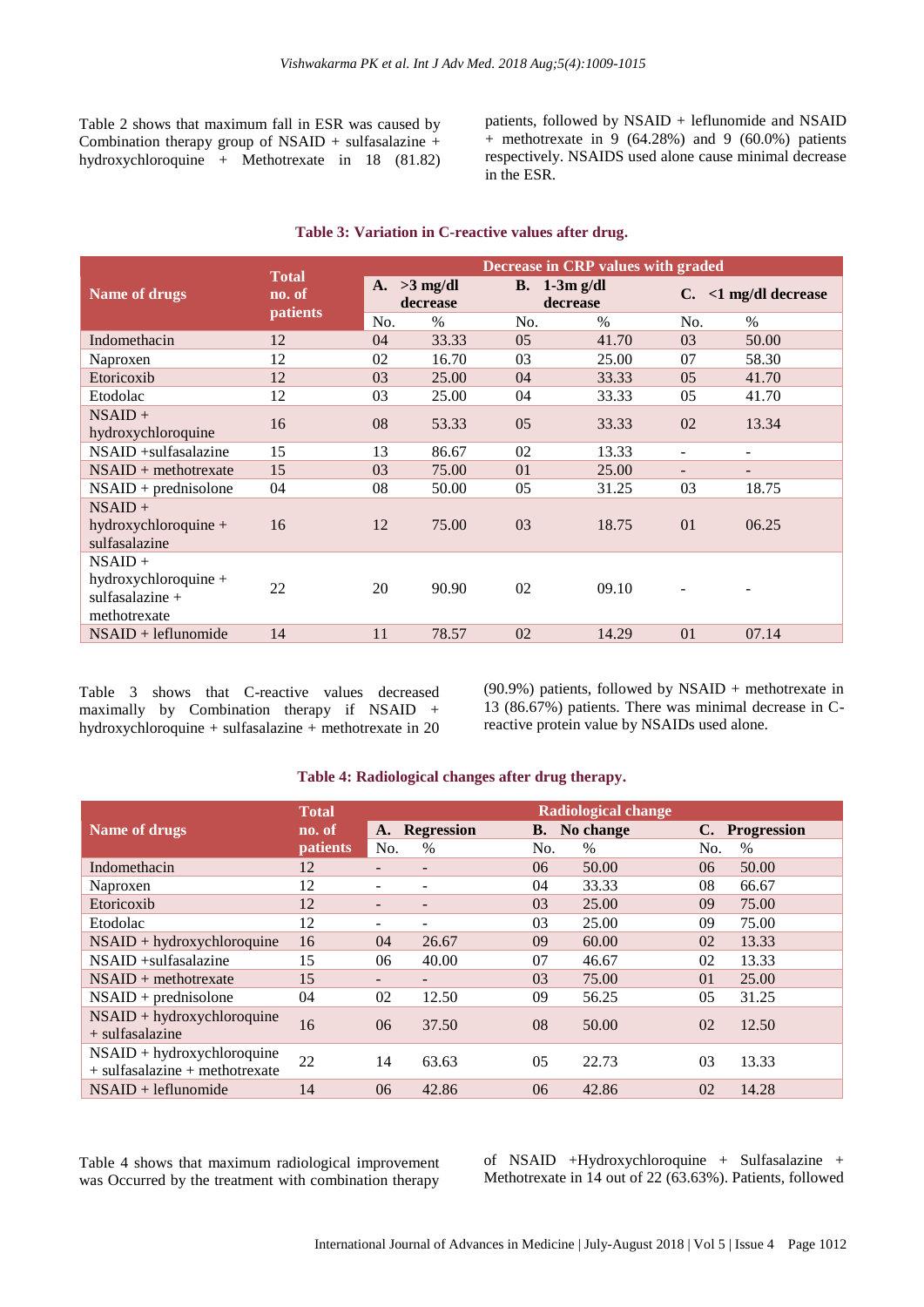by with  $NSAID$  + leflunomide in 6 out of 14 (42.86%) Patients, with NSAID + methotrexate 6 out of 15 (40.0%) patients. There was no radiological improvement by treatment with NSAIDs when used alone.

|                                                                  | <b>Total</b><br>no. of<br><b>patients</b> | <b>Response to drug (DAS 20)</b> |               |                     |               |                      |               |  |
|------------------------------------------------------------------|-------------------------------------------|----------------------------------|---------------|---------------------|---------------|----------------------|---------------|--|
| Name of drugs                                                    |                                           | DAS 28<2.6                       |               | DAS $28 < 3.2$ (low |               | DAS $28 > 5.1$ (High |               |  |
|                                                                  |                                           | (remission)                      |               | disease activity)   |               | disease activity)    |               |  |
|                                                                  |                                           | No.                              | $\frac{6}{9}$ | No.                 | $\frac{0}{0}$ | No.                  | $\frac{6}{9}$ |  |
| Indomethacin                                                     | 12                                        | 02                               | 16.67         | 06                  | 50.00         | 04                   | 33.33         |  |
| Naproxen                                                         | 12                                        | 02                               | 16.67         | 07                  | 58.33         | 03                   | 25.00         |  |
| Etoricoxib                                                       | 12                                        | 01                               | 08.33         | 03                  | 25.00         | 08                   | 66.67         |  |
| Etodolac                                                         | 12                                        | 01                               | 08.33         | 04                  | 33.33         | 07                   | 58.34         |  |
| $NSAID + hydroxychloroquire$                                     | 16                                        | 06                               | 40.00         | 07                  | 46.67         | 02                   | 13.33         |  |
| $NSAID + sulfasalazine$                                          | 15                                        | 08                               | 53.33         | 04                  | 26.67         | 03                   | 20.00         |  |
| $NSAID + method$ rexate                                          | 15                                        | 01                               | 25.00         | 02                  | 50.00         | 01                   | 25.00         |  |
| $NSAID + prednisolone$                                           | 04                                        | 06                               | 37.50         | 07                  | 43.75         | 03                   | 18.75         |  |
| $NSAID + hydroxychloroquire +$<br>sulfasalazine                  | 16                                        | 09                               | 56.25         | 05                  | 31.25         | 02                   | 12.50         |  |
|                                                                  |                                           |                                  |               |                     |               |                      |               |  |
| $NSAID + hydroxychloroquire +$<br>$sulfasalazine + methotrexate$ | 22                                        | 15                               | 68.20         | 05                  | 22.70         | 02                   | 09.10         |  |
| $NSAID + leftunomide$                                            | 14                                        | 09                               | 64.28         | 03                  | 21.43         | 02                   | 14.29         |  |
|                                                                  |                                           |                                  |               |                     |               |                      |               |  |

**Table 5: DAS (Disease Activity Score) among patients.**

Table 5 shows that patients on combination therapy of NSAID + hydroxychloroquine + sulfasalazine + methotrexate therapy of NSAID  $+(DAS < 2.6)$  in 15 out 22 (68.2%) patients, followed by in therapy with NSAID  $+$  leflunomide in 9 out 14 (64.28%) patients, in NSAID  $+$ hydroxychloroquine + sulfasalazine in 9 out of 16 (56.25%) patients. Minimal remission caused by the NSAIDs when used alone.

#### **DISCUSSION**

In the present series majority of patients 96 (64.0%) did not show any radiological changes at the time of examination or show only increase in soft tissue shadow. Most common radiological finding was osteopenia present in 44 (29.33%) patients. Joint narrowing was seen in 28 (18.67%) patients and bony erosion in 14 (9.33%) patients.

Radiological changes were present mostly in whom, the disease duration was >12 months or above, indicating chronicity of disease which is linked to radiological changes. Caruso et al in their series reported that 37% of patients had some radiological changes by 1 year and 66% had them by 36 months.<sup>3</sup>

Maximum correction in ESR following drug therapy was seen with combination therapy of NSAID + hydroxychloroquine + sulfasalazine + methotrexate in 18  $(81.82\%)$  patients, followed by NSAID + leflunomide in 9 (60.0%) patients, by NSAID + hydroxyl-chloroquine + sulfasalazine in 7 (46.67%) patients, and by NSAID + hydroxychloroquine in 7 (43.75%) patients.

NSAIDs when used alone cause minimal improvement in ESR. Indomethacin and Naproxen both cause Grade-A improvement in ESR value in 1 patient (8.4%). Etoricoxib and Etodolac cause no Grade-A improvement in ESR value.

In another study from Iran, fifty-two rheumatoid arthritis patients randomly received methotrexate, chloroquine, prednisolone (MCP) or azathioprine, chloroquine, prednisolone (ACP) and all were followed up for 34 weeks. Chloroquine and azathioprine were given, 150 mg/d and 2 mg/kg/d, respectively. Methotrexate was given, 0.2 mg/kg/week and simultaneously increased 2.5 mg monthly if no clinical response was seen. Prednisolone was started, 0.3 mg/kg/d and tapered after one week. ESR at baseline and during follow-up were checked. The data were collected and analyzed. The percentages of obtaining normal ESR after 2<sup>nd</sup>, 4<sup>th</sup>, 6<sup>th</sup>, 8<sup>th</sup>, 18<sup>th</sup>, 34<sup>th</sup> weeks of follow up were 42.4%, 53.9%, 57.7%, 65.4%, 88.5%, 96.2% in the MCP group and 47.9%, 65.3%, 74%, 78.3%, 82.7%, 87% in the ACP group. The mean time of obtaining normal ESR was 9.15 (95%CI, 5.58 to 12.73) weeks in MCP group and 9.04  $(4.04 \text{ to } 14.05)$  weeks in the ACP group  $(p>0.05)$ . Their results are comparable to present results.<sup>4</sup> A large prospective study of long-term MTX treatment also demonstrated sustained clinical response and improvement in the Westergren ESR and functional assessment scores, with an acceptable toxicity profile.<sup>5</sup>

In this series Grade-A decrease in C-reactive protein values following drug therapy was maximum with combination therapy of NSAID + hydroxychloroquine + sulfasalazine + methotrexate in  $20$  (90.9%) patients,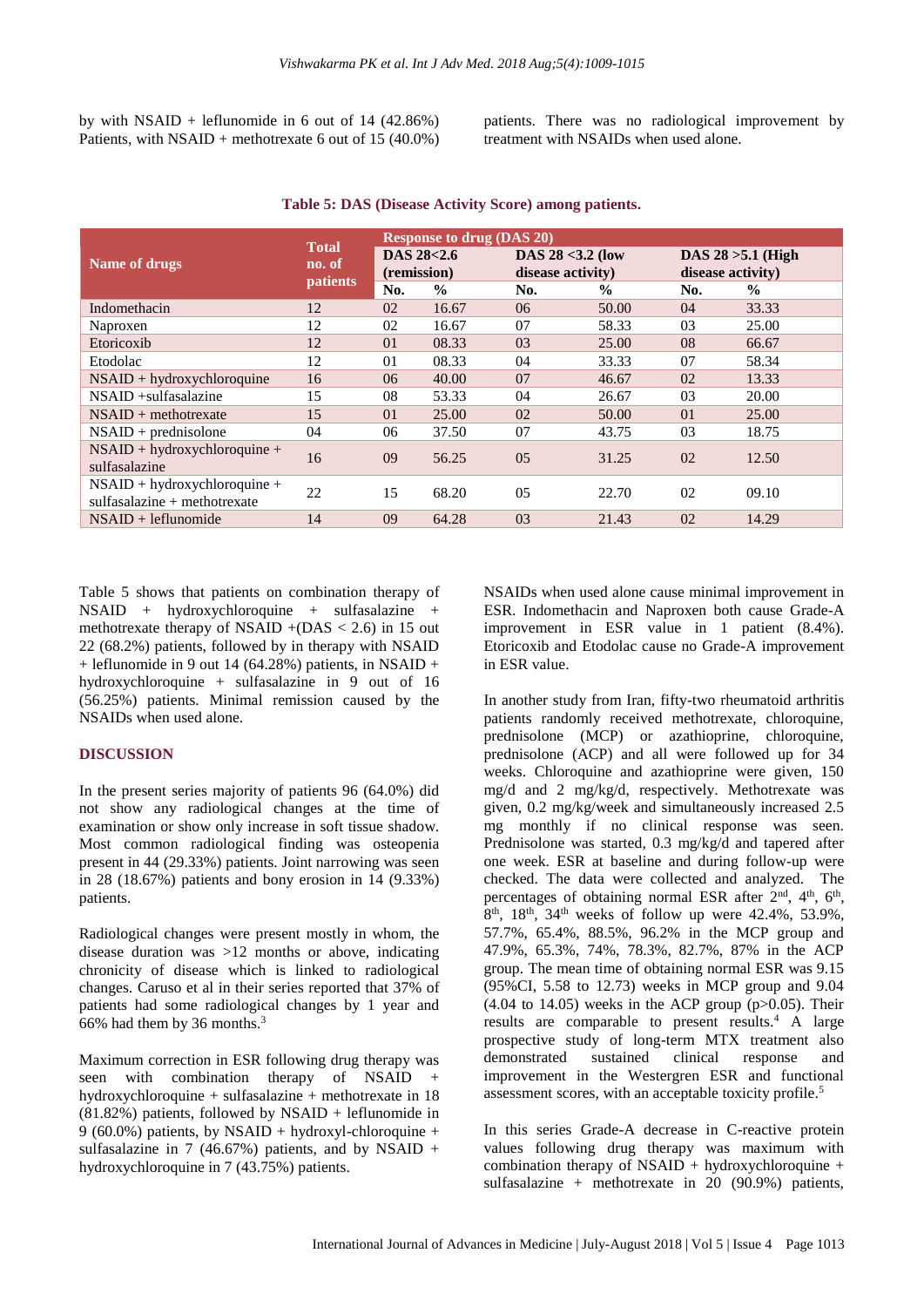followed by NSAID + methotrexate in 13  $(86.67%)$ patients, by NSAID + leflunomide in 14 (78.57) patients, NSAID + sulfasalazine + hydroxychloroquine in 12 (75%) patients, by NSAID + sulfasalazine in 8 (53.33%) patients, followed by NSAID + hydroxyl- chloroquine 8 (50%) patients. NSAIDs cause minimal decrease in CRP values. Present results are comparable to those reported by Gossen et al who conducted a study among 1,695 patients with a diagnosis of either rheumatoid arthritis with an initial biologic drug (etanercept, infliximab, adalimumab, golimumab) prescription and documented CRP levels within one year. CRP levels significantly decreased from a mean of 17.7 mg/L before the index date to 11.7 mg/L after the index date (33.9% reduction,  $P < 0.001$ .<sup>6</sup>

In present series, regression of radiological changes after drug therapy was maximum by treatment with combination therapy with  $NSAID + hydroxychloroquire$ + sulfasalazine + methotrexate in 14 (63.63%) patients, followed by treatment with  $NSAID$  + leflunomide in 6  $(42.86\%)$  patients, by NSAID + methotrexate in 6 (40%) patients, followed by NSAID + sulfasalazine in 4  $(26.67%)$  patients, and by NSAID + hydroxychloroquine in 2 (12.5%) patients. There was no radiological improvement seen when NSAIDs were used alone.

Radiological progression was present when NSAIDs used alone. Maximum radiological progression was seen with the treatment with Etoricoxib and Etodolac in 9 (75%) patients. Similarly, Radiographic progression was observed in up to 36.6% of Spanish patients with early RA after 1 year of DMARD therapy in spite of a significant reduction in disease activity. $\overline{7}$ 

In present series DAS score shows that maximum remission is caused by the combination therapy with NSAID + methotrexate in 15 (68.2%) patients followed by treatment with  $NSAID$  + leflunomide in 9 (64.28%) patients with NSAID + hydroxychloroquine + sulfasalazine in 9 (56.25%) patients, with NSAID + methotrexate in 8 (53.33%) patients, with NSAID + hydroxychloroquine in 6 (37.50%) patients NSAIDs when used alone cause remission in very less patients.

In a study by Silva et al the significant correlation between DAS-ESR and DAS-CRP, indicated that it will not be necessary to perform both evaluations. DAS-CRP yielded a better activity score more often than DAS-ESR, but with 84,7% of concordance in the disease activity status, indicating that both measures are useful for assessing disease activity in RA.<sup>8</sup>

Disease Activity Score in 28 joints (DAS28) is being used as a measurement for assessing disease activity in patients with RA for the past several years.<sup>9</sup>

The DAS28 requires measurement of acute phase reactants, and a complex formula requiring a calculator, computer or access to an internet-based online calculator for computing it. Newer tools such as Clinical Disease Activity Index (CDAI) 10, are scoring systems that do not need any of the above tools for calculation. These can be easily employed in the evaluation of patients with RA, consistently at a greater frequency and without complex mathematical calculations. The CDAI, DAS28 (ESR or CRP), PAS, PAS-II, RAPID-3, and SDAI all accurately reflect disease activity; are sensitive to change; discriminate between low, moderate, and high disease activity states; are feasible to perform at the point of care; and are acceptable to most practicing rheumatologists.<sup>11</sup> Quantitative assessment of rheumatoid arthritis in standard clinical care is valuable to improve the quality of visits for patients and health professionals. Quantitative monitoring improves the physician's capacity to assess and document a patient's clinical status and changes over time, which leads to greater accuracy in the underlying rationale for clinical decisions. $^{12}$ 

## **CONCLUSION**

All NSAIDs produced poor fall in values of acute phase reactants and radiological progression continued in majority of patients when a DMARD or combination of DMARDs were used with NSAIDs response was much better and relief was obtained earlier, and remission was sustained for longer duration. Radiological progression was seen in comparatively lesser number of patients. Combination therapy of two three DMARDs gave better response in comparison when single DMARD used.

*Funding: No funding sources*

*Conflict of interest: None declared Ethical approval: The study was approved by the Institutional Ethics Committee*

## **REFERENCES**

- 1. Kobak S. Demographic, clinical and serological features of Turkish patients with rheumatoid arthritis: evaluation of 165 patients. Clin Rheumatol. 2011;30:843-7.
- 2. Kumar BS, Suneetha P, Mohan A, Kumar DP, Sarma KV. Comparison of Disease Activity Score in 28 joints with ESR (DAS28), Clinical Disease Activity Index (CDAI), Health Assessment Questionnaire Disability Index (HAQ-DI) & Routine Assessment of Patient Index Data with 3 measures (RAPID3) for assessing disease activity in patients with rheumatoid arthritis at initial presentation. Indian J Med Res. 2017;146,Suppl S2:57-62.
- 3. Caruso I, [Santandrea S,](https://www.ncbi.nlm.nih.gov/pubmed/?term=Santandrea%20S%5BAuthor%5D&cauthor=true&cauthor_uid=2254883) [Sarzi Puttini P,](https://www.ncbi.nlm.nih.gov/pubmed/?term=Sarzi%20Puttini%20P%5BAuthor%5D&cauthor=true&cauthor_uid=2254883) [Boccassini](https://www.ncbi.nlm.nih.gov/pubmed/?term=Boccassini%20L%5BAuthor%5D&cauthor=true&cauthor_uid=2254883)  [L,](https://www.ncbi.nlm.nih.gov/pubmed/?term=Boccassini%20L%5BAuthor%5D&cauthor=true&cauthor_uid=2254883) [Montrone F,](https://www.ncbi.nlm.nih.gov/pubmed/?term=Montrone%20F%5BAuthor%5D&cauthor=true&cauthor_uid=2254883) [Cazzola M](https://www.ncbi.nlm.nih.gov/pubmed/?term=Cazzola%20M%5BAuthor%5D&cauthor=true&cauthor_uid=2254883) et al. Clinical, laboratory and radiographic features in early rheumatoid arthritis. [J Rheumatol.](https://www.ncbi.nlm.nih.gov/pubmed/2254883) 1990 Oct;17(10):1263-7.
- 4. Fallahi S, Rostamian A, Khalvat A, Khazaeipour Z, Shahbazi F. Depicting and comparing the time to normalize erythrocyte sedimentation rate following two combination therapies in rheumatoid arthritis